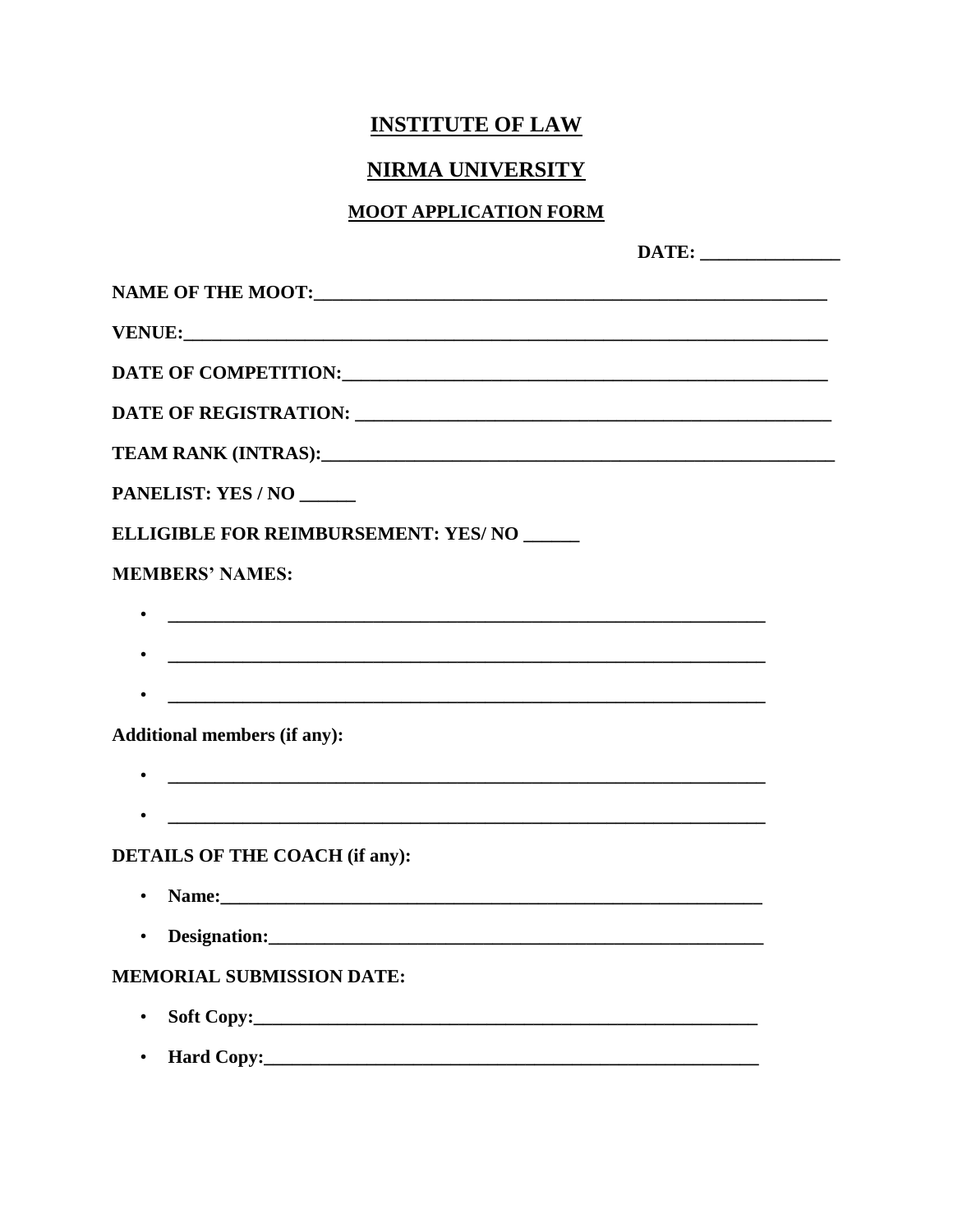## **EXEMPTION DATE:**

| <b>REASONS:</b> |  |  |  |
|-----------------|--|--|--|
|                 |  |  |  |
|                 |  |  |  |
|                 |  |  |  |
|                 |  |  |  |
|                 |  |  |  |
|                 |  |  |  |

#### PROJECT EXEMPTIONS:

| Sr.<br>No. | <b>Name of Members</b> | <b>Subjects</b> | <b>Course Co-</b><br>ordinator's<br><b>Signature</b> |
|------------|------------------------|-----------------|------------------------------------------------------|
|            |                        |                 |                                                      |
|            |                        |                 |                                                      |
|            |                        |                 |                                                      |
|            |                        |                 |                                                      |
|            |                        |                 |                                                      |

# TERM ASSIGNMENT EXEMPTIONS (if any):

| Sr.<br>No. | <b>Subjects</b> | Date of Term<br><b>Assignment</b> | Name of the<br><b>Members</b> | Course<br>Coordinator's<br><b>Signature</b> |
|------------|-----------------|-----------------------------------|-------------------------------|---------------------------------------------|
|            |                 |                                   |                               |                                             |
|            |                 |                                   |                               |                                             |
|            |                 |                                   |                               |                                             |
|            |                 |                                   |                               |                                             |
|            |                 |                                   |                               |                                             |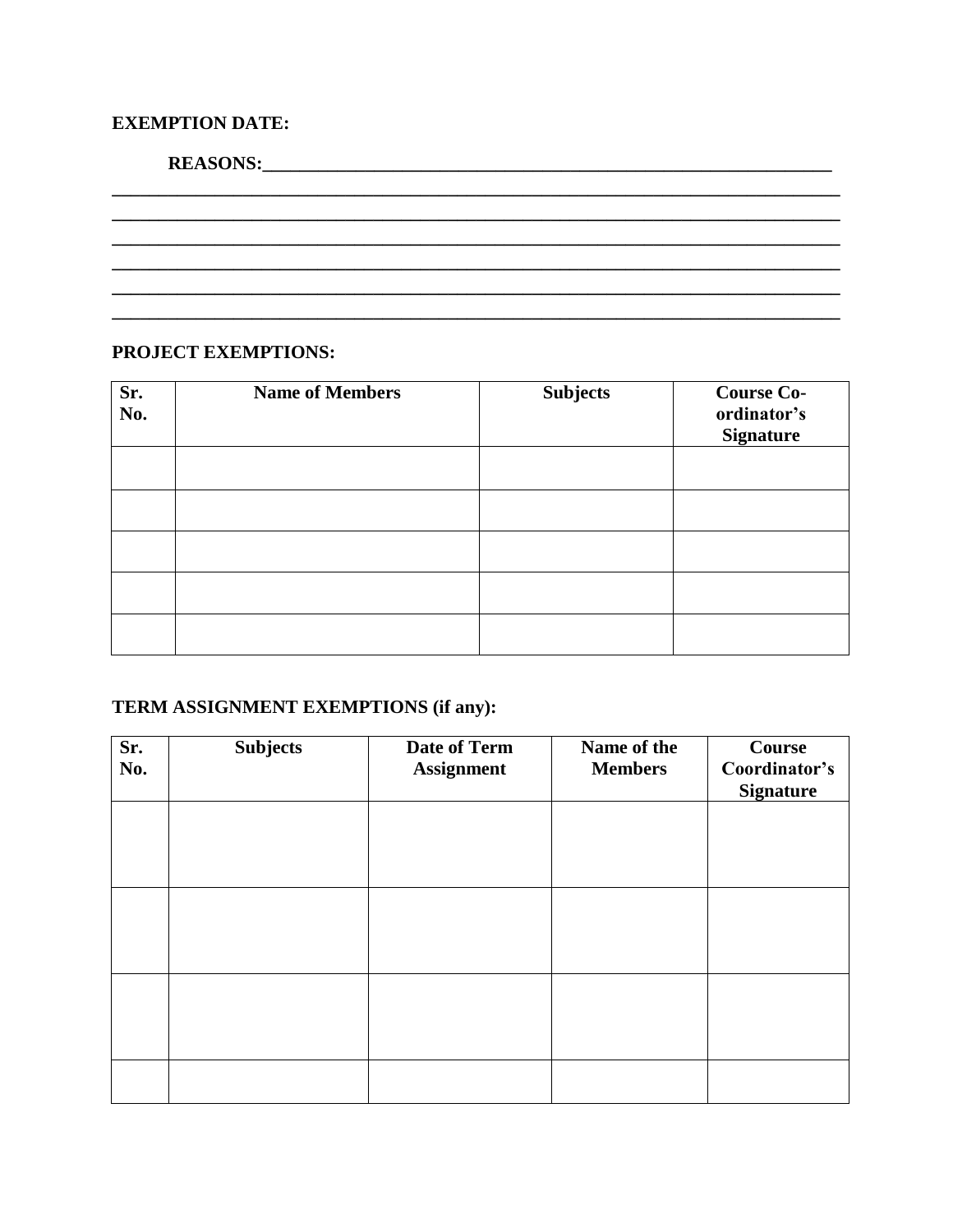### **The grant of permit under this form is subject to the following conditions:**

- **1. The participants shall report in time at the Institute organizing the competition.**
- **2. The students should not drop out from the programme.**
- **3. The participants shall submit a copy of their memorial to the Moot Court Committee (MCC) before submission at the competition, for the purpose of scrutiny.**
- **4. The participants shall give an oral presentation of their pleadings in the Institute to a panel of judges, before leaving for the Competition.**
- **5. The participants shall submit a copy of their Certificate of Participation.**
- **6. The participants shall be treated on Academic leave for the period granted under this form and as per the rules laid down in the Moot Policy.**
- **7. The participants shall submit a self speaking Report to the Institute, highlighting the experiences gained from the program.**
- **8. The participants shall be entitled for the travelling expenses, stationary expenses, etc. as per the rules prescribed under the Moot Policy.**
- **9. The participants shall submit their bills for reimbursement within 10 days from reporting back to the Institute.**

**10. The participants are subjected to the rules prescribed under the ILNU Moot Policy and must follow them accordingly.**

**\_\_\_\_\_\_\_\_\_\_\_\_\_\_\_\_\_\_\_\_\_\_\_\_\_\_\_\_\_\_\_\_\_\_\_\_\_\_\_\_\_\_\_\_\_\_\_\_\_\_\_\_\_\_\_\_\_\_\_\_\_\_\_\_\_\_\_\_\_\_\_\_\_\_\_\_\_\_ \_\_\_\_\_\_\_\_\_\_\_\_\_\_\_\_\_\_\_\_\_\_\_\_\_\_\_\_\_\_\_\_\_\_\_\_\_\_\_\_\_\_\_\_\_\_\_\_\_\_\_\_\_\_\_\_\_\_\_\_\_\_\_\_\_\_\_\_\_\_\_\_\_\_\_\_\_\_ \_\_\_\_\_\_\_\_\_\_\_\_\_\_\_\_\_\_\_\_\_\_\_\_\_\_\_\_\_\_\_\_\_\_\_\_\_\_\_\_\_\_\_\_\_\_\_\_\_\_\_\_\_\_\_\_\_\_\_\_\_\_\_\_\_\_\_\_\_\_\_\_\_\_\_\_\_\_**

**COMMENTS (if any):**

**Team:**